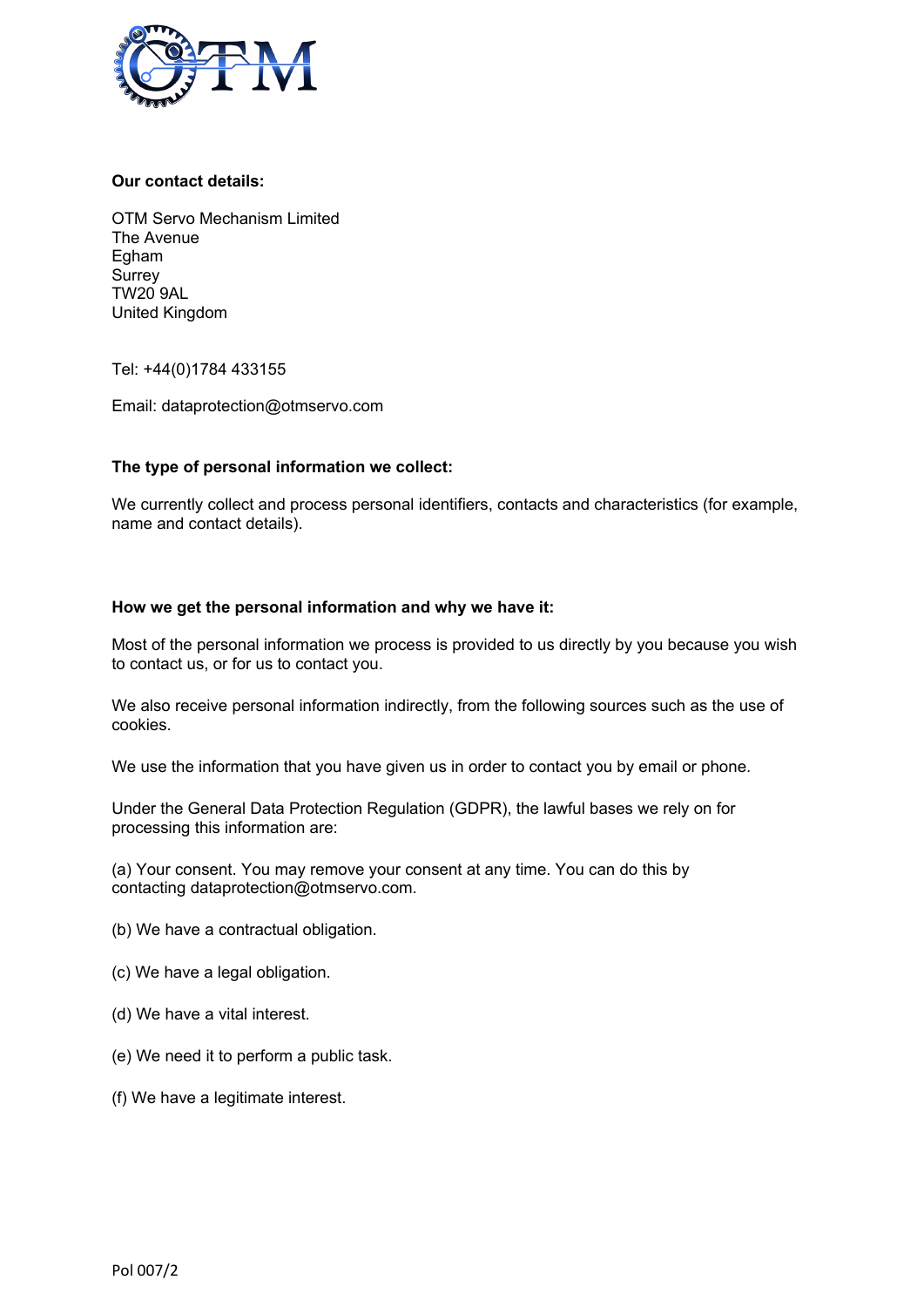

#### **How we store your personal information**

Your information is securely stored in the United Kingdom.

We keep personal information for a one year period, we will then dispose your information by secure deletion.

### **Your Data Protection Rights**

Under data protection law, you have rights including:

- Right of **access:** You have the right to ask us for copies of your personal information
- Right to **rectification:** You have the right to ask us to rectify personal information you think is inaccurate. You also have the right to ask us to complete information you think is incomplete.
- Right to **erasure:** You have the right to ask us to erase your personal information in certain circumstances.
- Your right to **restriction of processing:** You have the right to ask us to restrict the processing of your personal information in certain circumstances
- Right to **object to processing:** You have the right to object to the processing of your personal information in certain circumstances
- Right to **data portability:** You have the right to ask that we transfer the personal information you gave us to another organisation, or to you, in certain circumstances
- You are not required to pay any charge for exercising your rights. If you make a request, we have one month to respond to you.

Please contact us using the details below if you wish to make a request.

OTM Servo Mechanism Limited The Avenue Egham **Surrey** TW20 9AL United Kingdom

Tel: +44(0)1784 433155

Email: dataprotection@otmservo.com